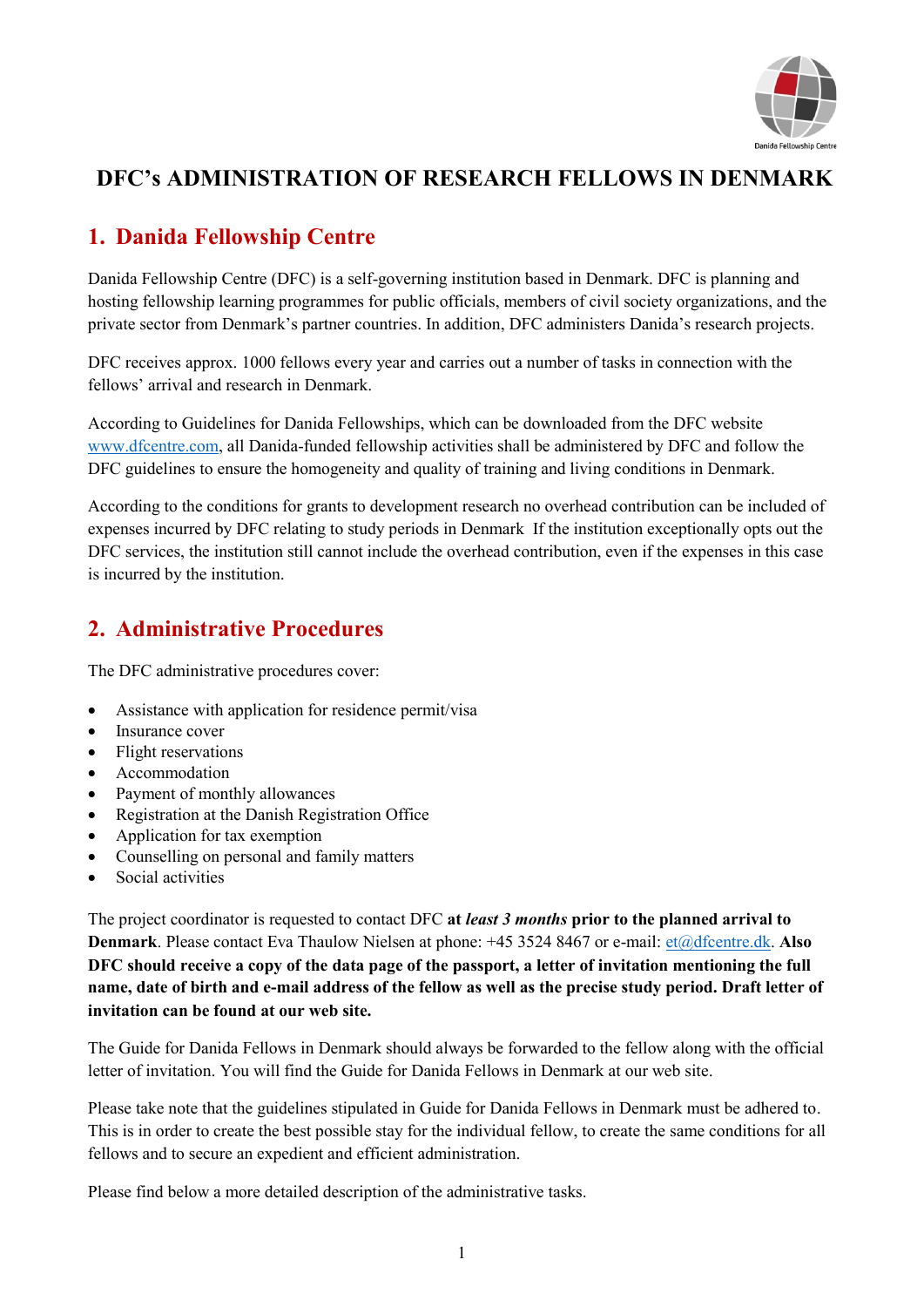# **3. Residence Permit/Schengen Visa**

#### **Stays in Denmark less than 90 days (Schengen Visa):**

DFC will forward an Insurance Certificate to the fellow. The local Embassy/VFS Centre will assist the fellow in obtaining a Schengen visa.

#### **Stays in Denmark more than 90 days (Residence Permit):**

DFC will start the application form for residence permit by getting the fellow registered at the web site of the Danish Agency for International Recruitment and Integration (SIRI) and by placing payment of the administration fee. In order to start the application procedures DFC needs information of the full name, date of birth and passport number of the fellow. Information about the procedures for the fellow to fill in his/her part of the form will be forwarded to the fellow by e-mail. The authorization for residence permit is forwarded directly to the Embassy from the SIRI office in Copenhagen. **Please note that the processing time of a residence permit is minimum 8 weeks. It is therefore very important that DFC receives a copy of the Letter of Invitation and the passport of the fellow in due time, at least 3 months prior to the expected arrival of the fellow.**

## **4. Flight Reservations**

The DFC flight reservations are always made by the travel agency of the Danish Ministry of Foreign Affairs, Carlson Wagonlit Travel. The reservations may only be changed with DFC's approval. If a fellow wishes to change reservations for personal reasons, this has to be done through DFC. The fellow will be asked to cover all expenses due to this change.

The tickets are forwarded by e-mail directly to the fellows as e-tickets (Electronic Tickets).

### **5. Arrival**

| To the Copenhagen area    | Fellows will be informed by e-mail where to go upon arrival. This<br>information will be forwarded together with the flight information/e-ticket.                            |
|---------------------------|------------------------------------------------------------------------------------------------------------------------------------------------------------------------------|
| <b>Outside Copenhagen</b> | The place of study will make the necessary arrangements for pick-up.                                                                                                         |
| <b>6.</b> Accommodation   |                                                                                                                                                                              |
| The Copenhagen area       | DFC will arrange accommodation for fellows within the Copenhagen area. If<br>possible the fellow will be accommodated at the DFC hostel at Hostrupsvej<br>22, Frederiksberg. |
|                           | In case of extensions DFC must be informed in writing as early as                                                                                                            |

**possible and preferably 8 weeks prior to the originally planned departure.** However, there is no guarantee that the fellow can stay in the same room.

**Outside Copenhagen** The place of study will arrange the accommodation for fellows outside the Copenhagen area. DFC has to approve the accommodation and will be able to prepay the accommodation.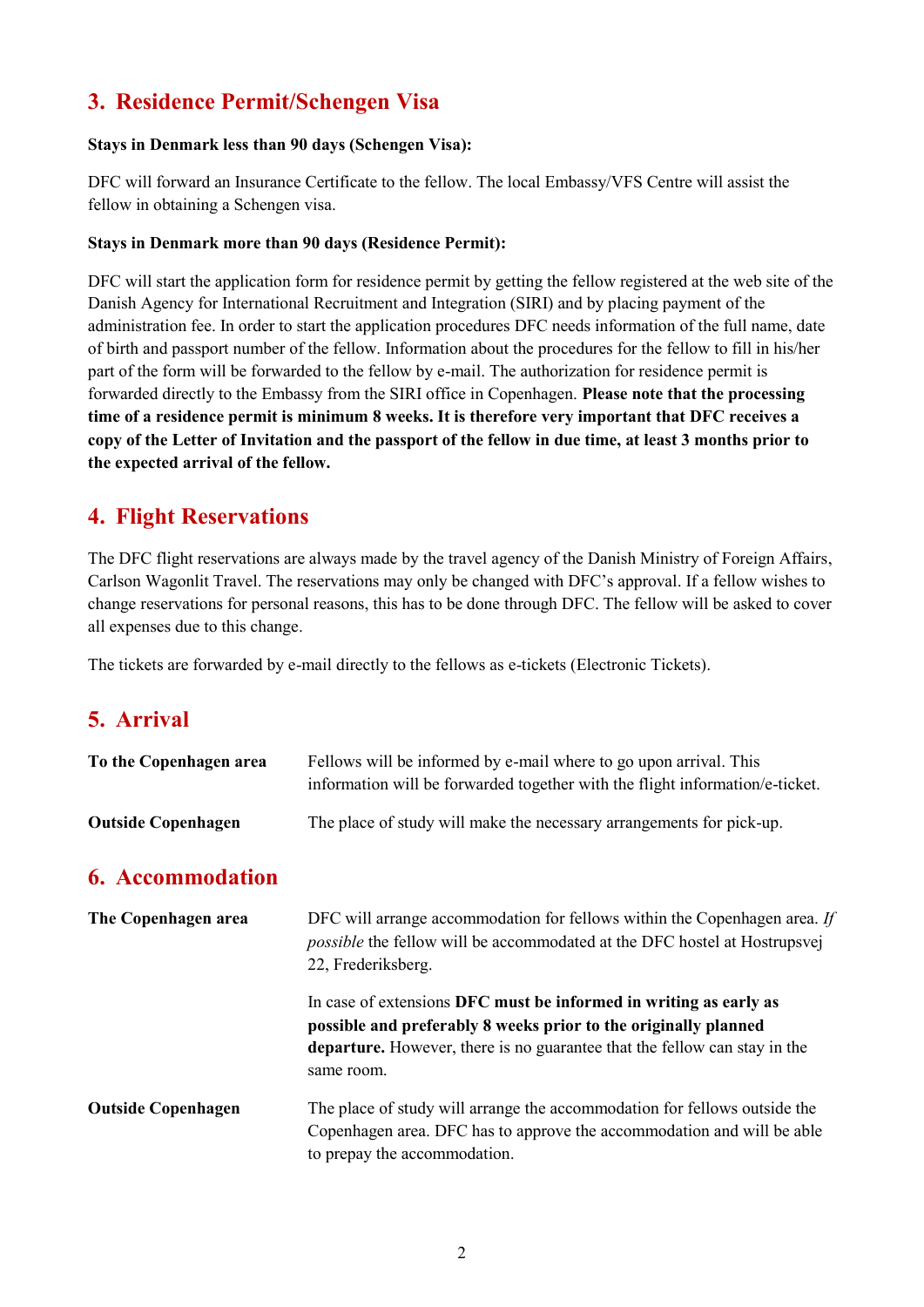## **7. Payment of Monthly Allowances**

Regarding terms and rates of monthly allowances please refer to the Guide for Danida Fellows in Denmark or the DFC website.

Upon arrival the fellow will receive a MasterCard and code. The allowance will be transferred to this card.

#### **8. Insurance**

All fellows are insured for baggage, Third Party Liability, theft of personal effects as well as accidents and repatriation. With regard to health insurance please see below:

| Stays for 90 days or less: | All fellows staying in Denmark less than 90 days will receive an Insurance<br>Certificate.                                                                                              |
|----------------------------|-----------------------------------------------------------------------------------------------------------------------------------------------------------------------------------------|
|                            | <b>Stays for more than 90 days:</b> All fellows staying in Denmark more than 90 days have to be registered at<br>the International Citizen Service (ICS) and will thereby receive a CPR |
|                            | number and a yellow health insurance card.                                                                                                                                              |

*Please be aware that it is the project coordinator's responsibility to contact DFC about any illness, which may prevent the research fellows from undertaking their research in Denmark. In case of pregnancy the expected delivery must be minimum 8 weeks after the last day of the research period in Denmark.* 

## **9. The International Citizen Service (ICS)**

**Stays for more than 90 days:** DFC will forward papers and information to the fellow in order for him/her to get registered at the ICS.

### **10. Application for Tax Exemption**

According to the Tax Assessment Act (Ligningsloven) §7K, fellows from developing countries are exempted from payment of tax of their monthly allowance.

Fellows staying in Denmark *more* than 90 days will have to apply for this exemption:

| The Copenhagen area       | DFC will apply for tax exemption.                                             |
|---------------------------|-------------------------------------------------------------------------------|
| <b>Outside Copenhagen</b> | DFC will forward the necessary letter directly to the fellow by e-mail with a |
|                           | copy to the place of study.                                                   |

### **11. Counselling on Personal and Family Matters**

The DFC counsellor, Ms Ea Elsbøl, phone: +45 3524 8466 or e-mail[: ee@dfcentre.dk,](mailto:ee@dfcentre.dk) will be available for counselling in case of personal problems.

### **12. Changes/Extensions**

The project coordinator or supervisor is kindly requested to inform DFC in case of changes concerning the study plan. This may be a field trip, other travel plans inside or outside Denmark or reductions or extensions of the study period.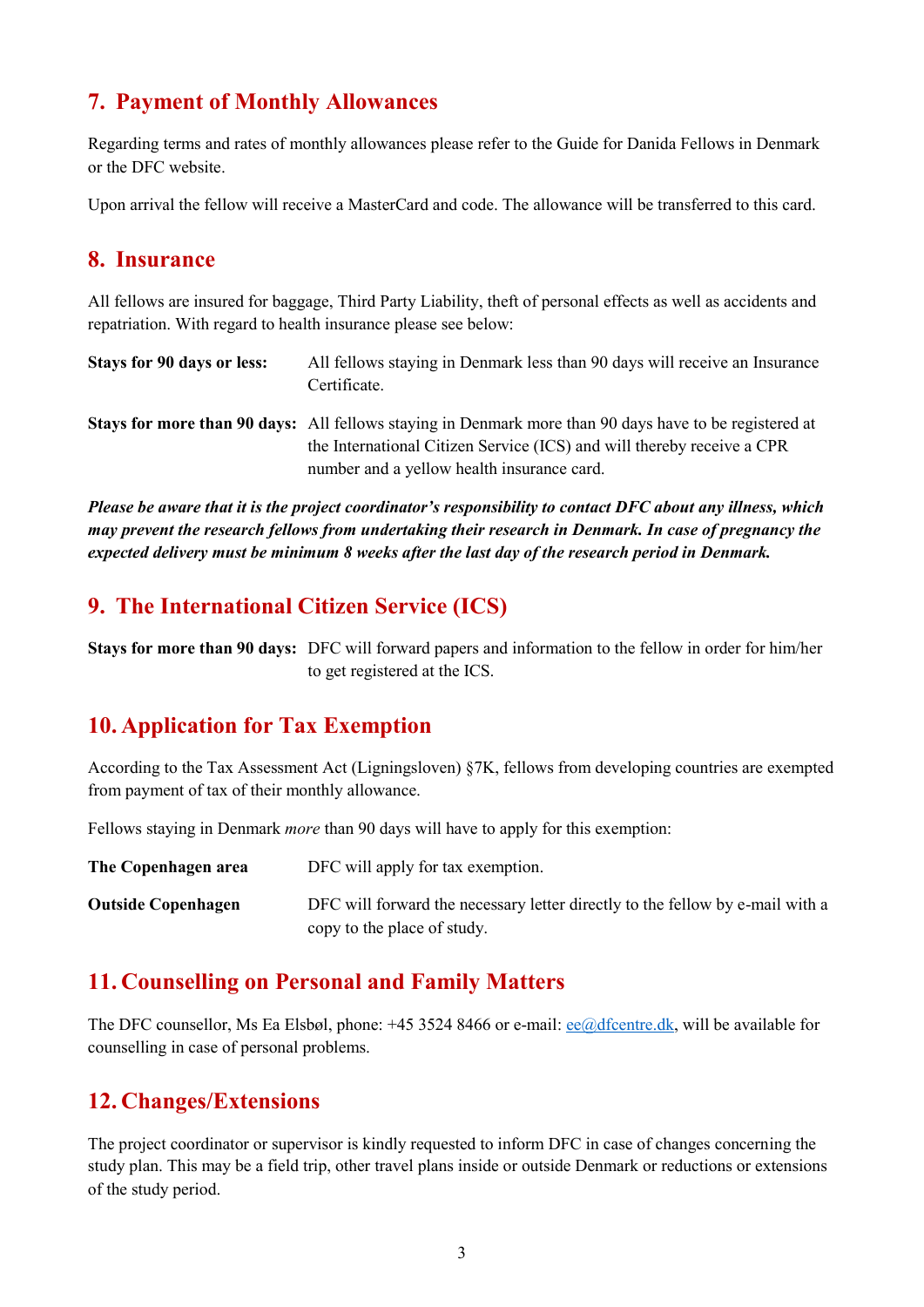Regarding extensions **DFC must be informed in writing as early as possible and preferably 8 weeks prior to the originally planned departure.**

## **13. Settling of Accounts**

The expenses for accommodation, air tickets, residence permits and allowances will be debited the project grant directly. In case of insurance claims (illnesses or similar) for fellows staying in Denmark less than 90 days the actual expense (medicine/medical treatment) will also be charged to the project. DFC will forward a statement of accounts to the responsible project coordinator at the end of each year.

For the administration of senior researchers (less than 90 days only), as well as PhD and Master's students funded by other agencies than Danida, DFC will forward an invoice.

# **14.Letter of Invitation**

The project coordinator is to forward a signed letter of invitation to the fellow with a copy to DFC at least 3 months prior to the planned stay in Denmark. **The exact study period should be coordinated with DFC in advance.**

Please note that fellows arriving in Denmark for the second or third time should also receive a letter of invitation. All fellows are asked to present this letter handing in the Schengen visa application and when travelling to Denmark.

The following passages must be incorporated in the letter that should be printed at the official letterhead paper of the Danish University: